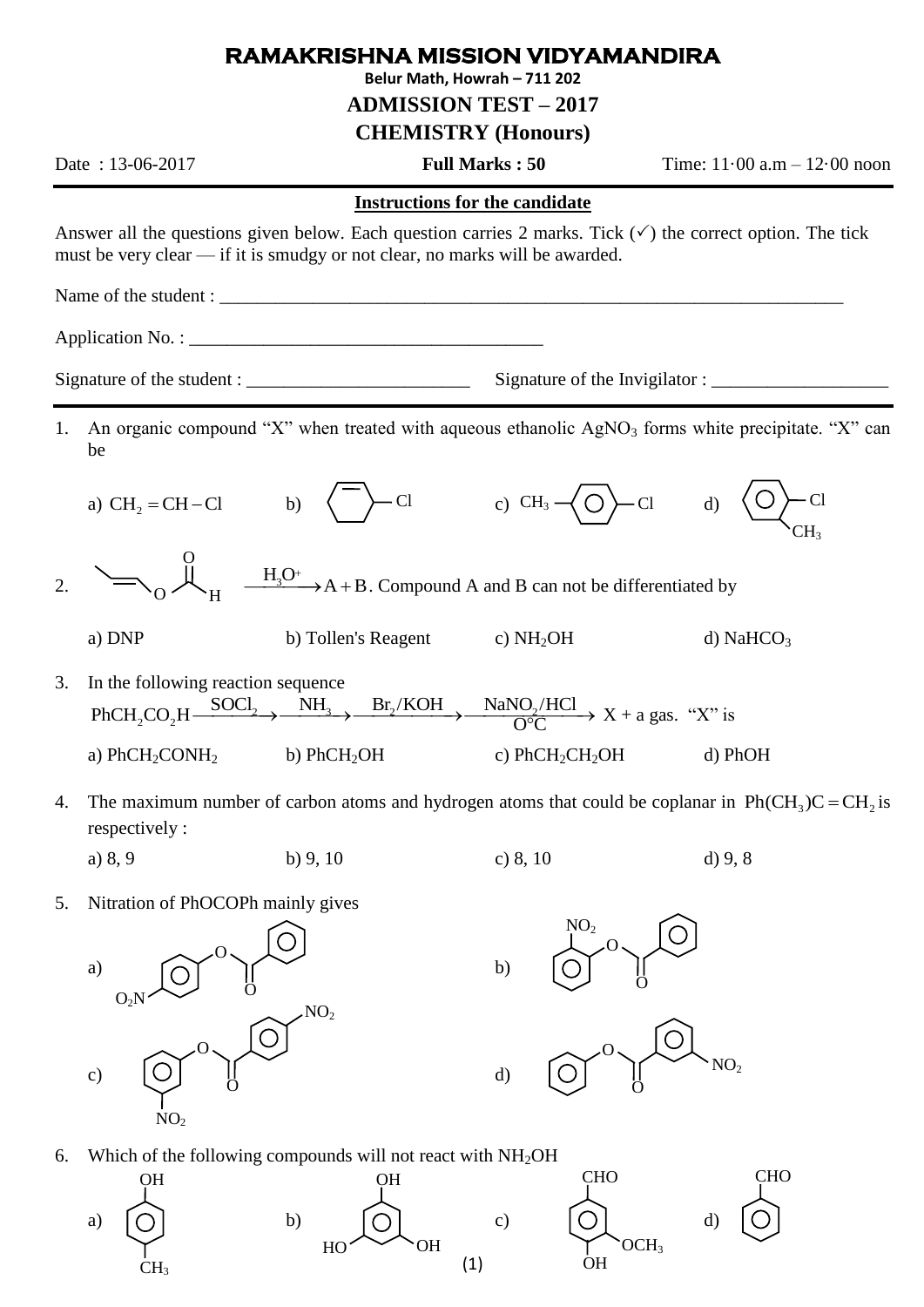| 7. | The parent chain in the following compound (in IUPAC) naming contains how many carbon atoms?                                                                            |                                                                                                                                                               |                                                                                                                                    |                      |
|----|-------------------------------------------------------------------------------------------------------------------------------------------------------------------------|---------------------------------------------------------------------------------------------------------------------------------------------------------------|------------------------------------------------------------------------------------------------------------------------------------|----------------------|
|    | $NC \sim C N$                                                                                                                                                           |                                                                                                                                                               |                                                                                                                                    |                      |
|    | a) 5                                                                                                                                                                    | b)7                                                                                                                                                           | c) 8                                                                                                                               | d) none of these     |
| 8. | The number of chiral carbon atoms in $\beta$ -D-glucopyranose is                                                                                                        |                                                                                                                                                               |                                                                                                                                    |                      |
|    | a) 5                                                                                                                                                                    | b)6                                                                                                                                                           | $c)$ 4                                                                                                                             | $d)$ 3               |
|    | ONa                                                                                                                                                                     |                                                                                                                                                               |                                                                                                                                    |                      |
| 9. | $\bigodot$ $\bigodot$ $\bigodot$ $\bigodot$ <sub>2</sub> , 400K $\bigodot$ $\bigodot$ <sub>6</sub> H <sub>2</sub> OH $\bigodot$ <sub>3</sub> B. The product B is called |                                                                                                                                                               |                                                                                                                                    |                      |
|    | a) Salol                                                                                                                                                                | b) Aspirin                                                                                                                                                    | c) Oil of winter green                                                                                                             | d) Methyl Salicylate |
|    | 10. Which of the following set of quantum number is not permitted?                                                                                                      |                                                                                                                                                               |                                                                                                                                    |                      |
|    | a) $n = 2, \ell = 1, m = -1, s = -\frac{1}{2}$                                                                                                                          |                                                                                                                                                               | b) n = 2, $\ell = 0$ , m = 0, s = + $\frac{1}{2}$                                                                                  |                      |
|    | c) n = 2, $\ell$ = 2, m = -1, s = + $\frac{1}{2}$                                                                                                                       |                                                                                                                                                               | d) n = 2, $\ell$ = 1, m = +1, s = + $\frac{1}{2}$                                                                                  |                      |
|    | 11. Oxidation number of sulphur in $H_2SO_5$ is—                                                                                                                        |                                                                                                                                                               |                                                                                                                                    |                      |
|    | $a) +3$                                                                                                                                                                 | $b) +8$                                                                                                                                                       | $c) +6$                                                                                                                            | d) none of these     |
|    | 12. Sodium nitroprusside gives violate colour with sulphide ions, the formula of the violate coloured<br>compound is—                                                   |                                                                                                                                                               |                                                                                                                                    |                      |
|    |                                                                                                                                                                         | a) $\text{Na}_2[\text{Fe}(\text{NO})(\text{CNS})_5]$ b) $\text{H}_2[\text{Fe}(\text{NOS})(\text{CN})_5]$ c) $\text{Na}_4[\text{Fe}(\text{NOS})(\text{CN})_5]$ |                                                                                                                                    | d) none of these     |
|    | 13. Ba $SO_4$ is insoluble in water, because                                                                                                                            |                                                                                                                                                               |                                                                                                                                    |                      |
|    | a) $BaSO4$ is covalent                                                                                                                                                  |                                                                                                                                                               | b) Lattice energy of $BaSO4 < Hydration$ energy                                                                                    |                      |
|    |                                                                                                                                                                         | c) Hydration energy < Lattice energy of $BaSO4$<br>d) Complex structure of $BaSO4$                                                                            |                                                                                                                                    |                      |
|    | 14. Shape of $XeOF_4$ is —                                                                                                                                              |                                                                                                                                                               |                                                                                                                                    |                      |
|    | a) Octahedral                                                                                                                                                           | b) Pyranidal                                                                                                                                                  | c) T-shaped                                                                                                                        | d) square pyranidal  |
|    | 15. Identify the correct order of acidic strength of $CO_2$ , CuO, CaO, H <sub>2</sub> O                                                                                |                                                                                                                                                               |                                                                                                                                    |                      |
|    | a) $H2O < CO2 < CaO < CuO$                                                                                                                                              |                                                                                                                                                               | b) $CaO < H$ , $O < CuO < CO$ ,                                                                                                    |                      |
|    | c) $CuO < CaO < H2O < CO2$                                                                                                                                              |                                                                                                                                                               | d) CaO < CuO < H <sub>2</sub> O < CO <sub>2</sub>                                                                                  |                      |
|    | 16. The stability order of the pentoxide, $P_2O_5$ , $As_2O_5$ , $N_2O_5$ , $Sb_2O_5$ is                                                                                |                                                                                                                                                               |                                                                                                                                    |                      |
|    | a) $As_2O_5 < N_2O_5 < Sb_2O_5 < P_2O_5$                                                                                                                                |                                                                                                                                                               | b) As <sub>2</sub> O <sub>5</sub> < Sb <sub>2</sub> O <sub>5</sub> < P <sub>2</sub> O <sub>5</sub> < N <sub>2</sub> O <sub>5</sub> |                      |
|    |                                                                                                                                                                         | d) $N_2O_5 < Sb_2O_5 < As_2O_5 < P_2O_5$<br>c) $N_2O_5 < P_2O_5 < As_2O_5 < Sb_2O_5$                                                                          |                                                                                                                                    |                      |
|    | 17. The correct order of ionic mobility/conductivity of alkali metal ions in $H_2O$ is—                                                                                 |                                                                                                                                                               |                                                                                                                                    |                      |
|    | a) $Li^+ > Na^+ > K^+ > Rb^+ > Cs^+$                                                                                                                                    |                                                                                                                                                               | b) $Na^+ > Li^+ > K^+ > Rb^+ > Cs^+$                                                                                               |                      |
|    | c) $Li^+ > K^+ > Na^+ > Rb^+ > Cs^+$                                                                                                                                    |                                                                                                                                                               | d) $Cs^+ > Rb^+ > K^+ > Na^+ > Li^+$                                                                                               |                      |

(2)